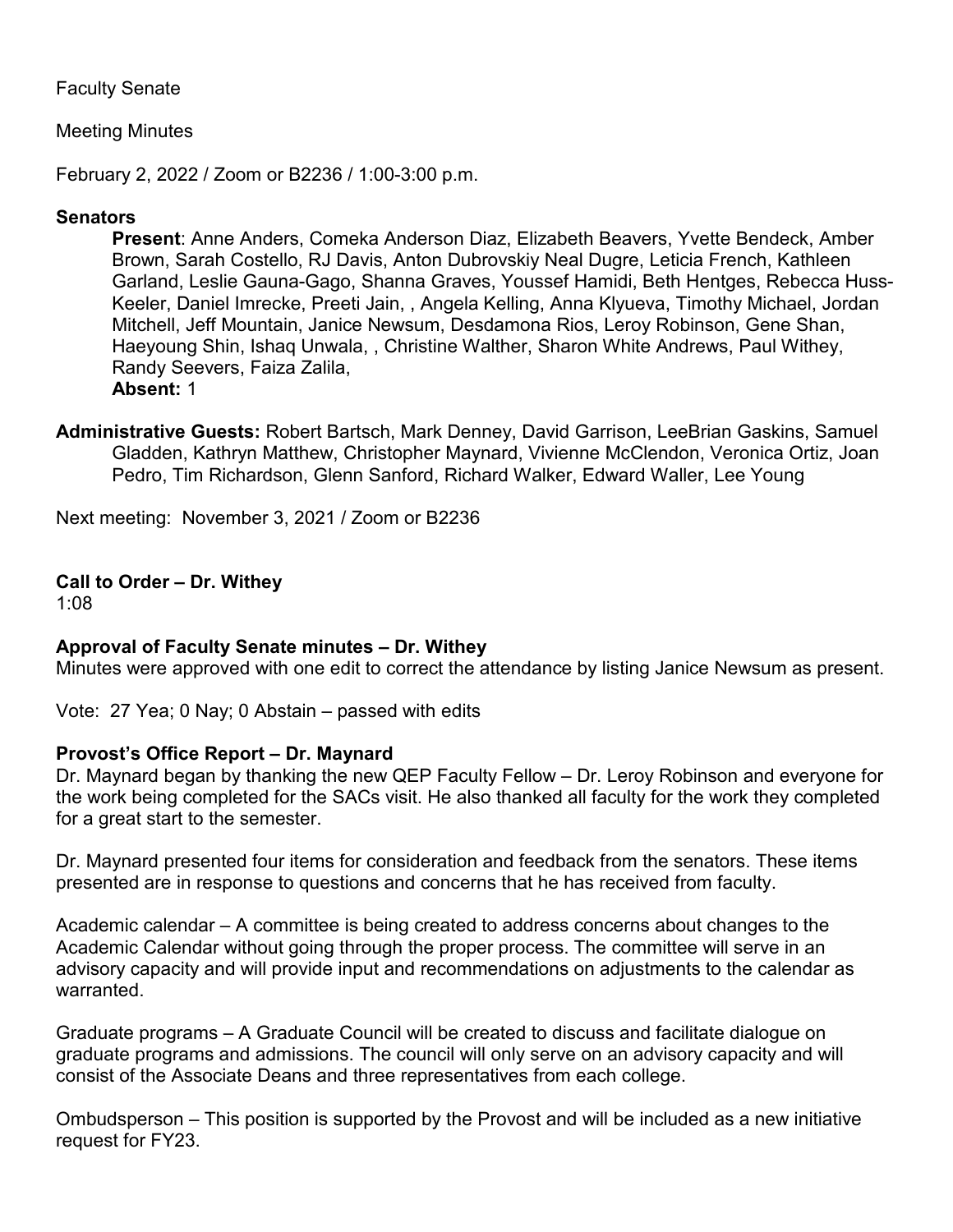Organizational Chart – Updates to the Organizational Chart was discussed. Focus on changes to CETL and CFD occurred. An updated copy of the organization chart was shared with the senators.

Provost website – the website is being updated to streamline the information being provided.

Questions about testing in Delta and Bayou occurred. Testing in Delta will be moved to an outside Kiosk in the parking lot and testing in Bayou has been moved to a small room near Atrium II. The Bayou testing location will focus on faculty, staff, and students.

Committee Reports are attached. There was discussion about the committee reports as follows:

#### **Senate Committee Report – Curriculum – Dr. Huss-Keeler**

UHCL Writing Requirement – a brief rational was provided.

Vote: 32 Yea; 0 Nay; 0 Abstain

The committee is hoping to have the UHCL Credit Bearing Certificate Policy ready to present at the next meeting.

Discussion on Latin Honors have resumed at the recommendation of the Teaching and Research Committee.

#### **Senate Committee Report – Teaching & Research – Dr. Dubrovskiy**

Centers & Institutes – The Centers & Institute policy was presented to the senators. Discussion occurred on the policy

Vote: 31 Yea; 0 Nay; 0 Abstain

An overview of the committee report was provided. No questions were asked.

### **Senate Committee Report – Budget & Facilities – Dr. Unwala**

An overview of the committee report was provided. No questions were asked.

### **Senate Committee Report – Faculty Life – Dr. Costello**

An overview of the committee report was provided. Discussion of the NTT policy and recent changes occurred.

#### **Senate Committee Report – Governance – Dr. Beavers**

An overview of the committee report was provided. No questions were asked.

### **Shared Governance Reports – Drs. Bendeck, Michael, & Garland**

- University Life Dr. Garland An overview of the committee report was provided. No questions were asked
- Facilities & Support Services Dr. Bendeck An overview of the committee report was provided. Questions and discussion about parking fee increase occurred.
- Planning and Budget Dr. Michael An overview of the committee report was provided. Discussion on budget initiatives occurred.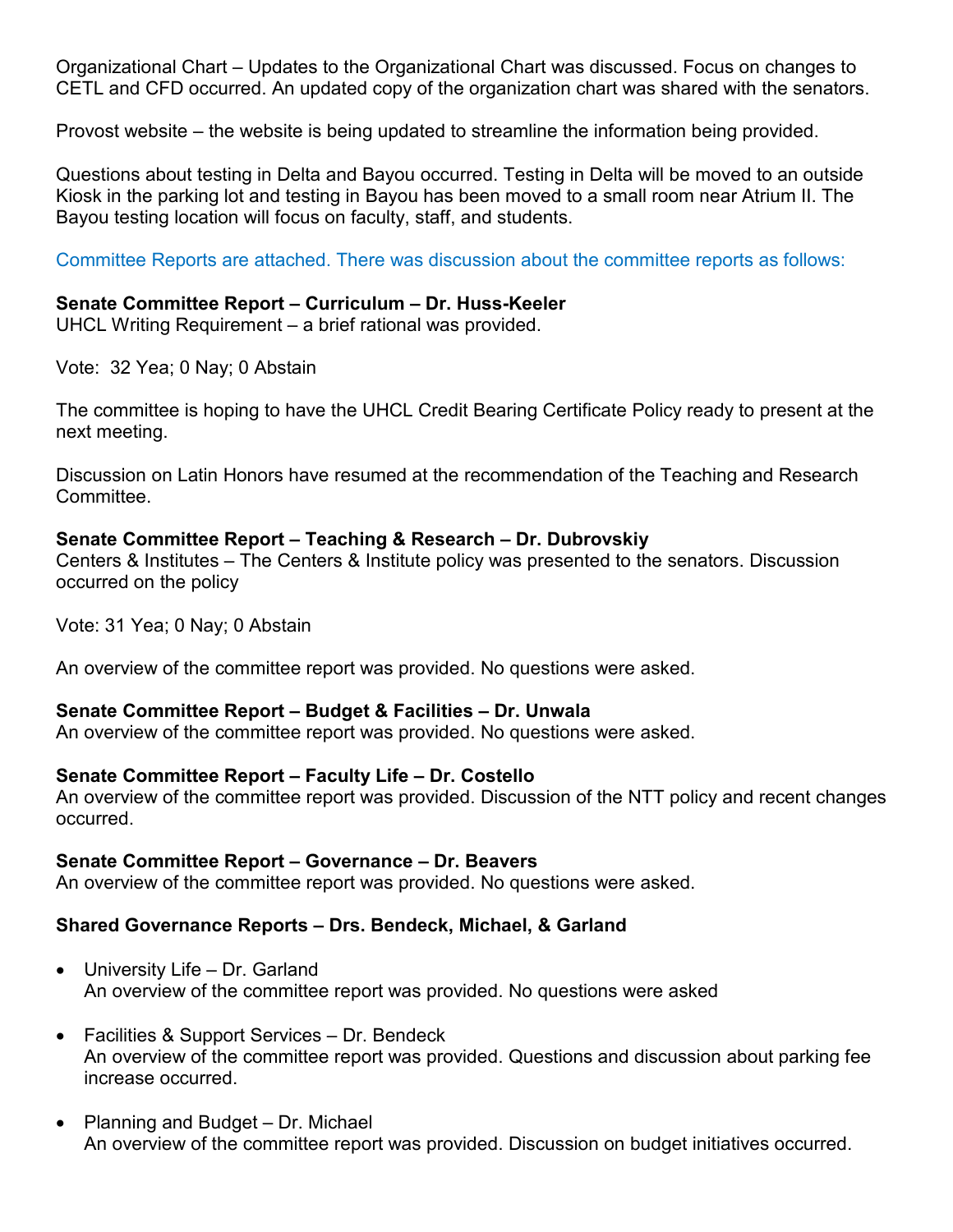### **New Business – Dr. Paul Withey**

No new business.

# **Center for Faculty Development – Robert Bartsch**

Dr. Bartsch thanked everyone for presenting and attending Faculty Development Week. He also thanked Provost Maynard for providing lunch at one of the sessions. Faculty Development Week had over 300 hours and over 124 individuals attending the 15 synchronous and 6 asynchronous sessions.

Writing Challenge started on Tuesday with a record number of 32 faculty and adjuncts participating.

Future events include a SoTL and Writing to Learn workshop

Quality Matters – Instructional Designers will be contacting faculty to work on some QM to fully develop their online courses.

Peer Observation of Teaching training will occur after spring break.

No questions were asked.

#### **Announcements – Dr. Withey**

State of the University will be on 2/15/2022 at 2:00 p.m. in the Bayou Theater with limited seating. The presentation will not be live streamed but will be recorded and made available to faculty and staff.

#### **Call for Adjournment – Dr. Withey**  2:29